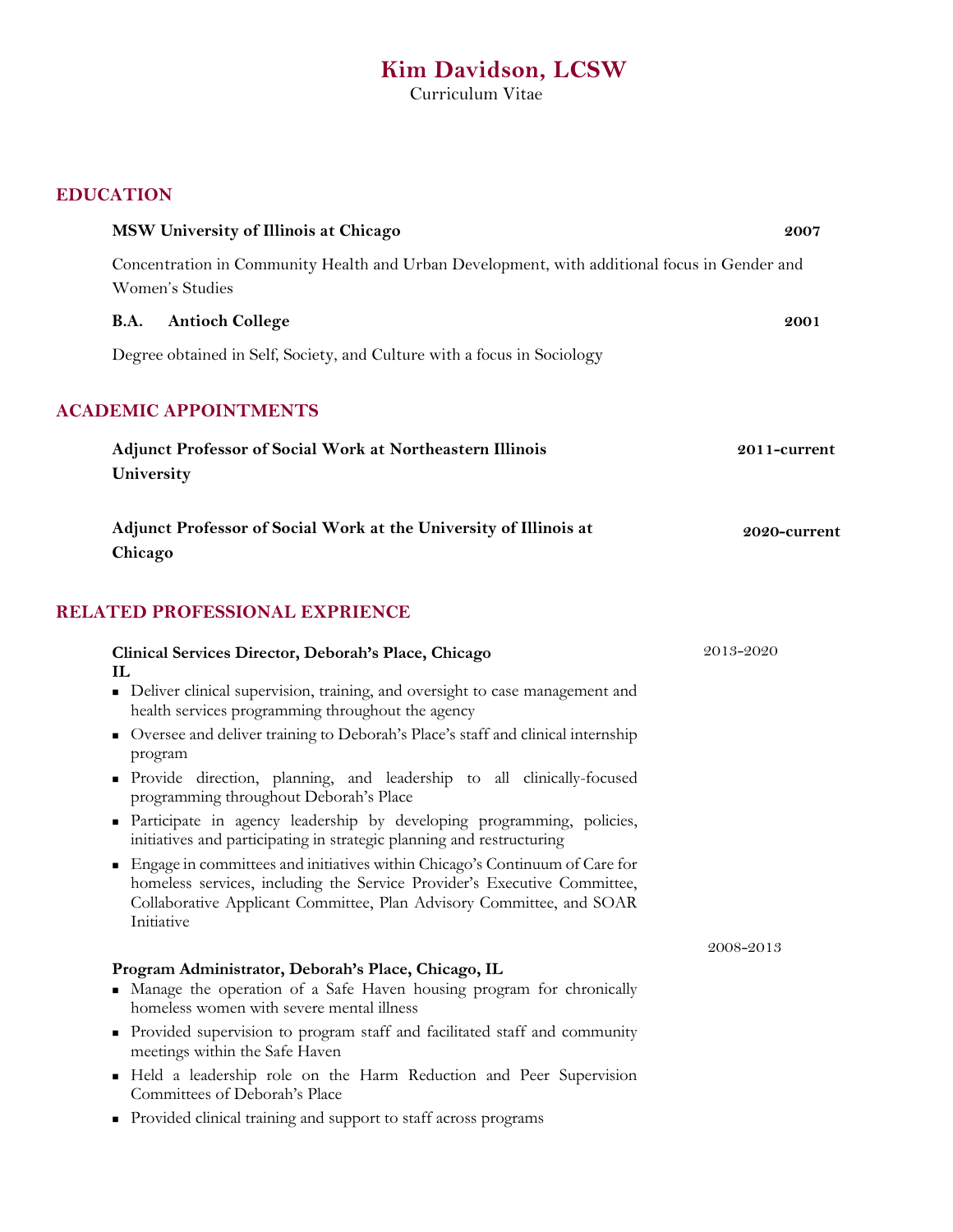# **Kim Davidson**

|   | Homeless, Evanston, IL                                                                                                                                        |                        |
|---|---------------------------------------------------------------------------------------------------------------------------------------------------------------|------------------------|
|   | • Coordinated a street outreach and drop-in program for individuals<br>experiencing homelessness                                                              |                        |
|   | • Provided supervision for program staff and facilitated staff meetings                                                                                       |                        |
|   | Participated in local committees regarding planning, homelessness, and<br>housing                                                                             |                        |
|   | Generated evaluation tools and narrative reports                                                                                                              |                        |
|   |                                                                                                                                                               | 2002-2006              |
|   | Case Manager, Better Existence with HIV, Chicago, IL<br>• Maintained a high-acuity 35 client caseload.                                                        |                        |
|   | Obtained Ryan White and DRS case management certifications                                                                                                    |                        |
|   | Completed regular client assessments and visits, both in-home and in-office.                                                                                  |                        |
|   |                                                                                                                                                               |                        |
| ٠ | Updated, coordinated, and maintained the agency volunteer program                                                                                             |                        |
|   | Health Care Assistant, Planned Parenthood Chicago Area, Chicago, IL<br>• Counseled patients and provided education about STI prevention and birth<br>control. |                        |
|   | Provided options counseling for women regarding pregnancy and abortion.                                                                                       |                        |
|   | Coordinated the family planning clinic's volunteer program.                                                                                                   |                        |
|   | Prevention and Education Program Intern, Rainbow House, Chicago IL<br>· Facilitated domestic violence trainings and support groups for diverse<br>audiences   |                        |
|   | Represented Rainbow House at community events                                                                                                                 | 2001-2002<br>2006-2007 |
| ٠ | Developed curriculum and programming for the Domestic Violence<br>Prevention Department                                                                       |                        |

| • Thesis entitled "The Crisis of Complacency: The Impact of | 2001 |
|-------------------------------------------------------------|------|
| Complacency on an AIDS Service Organization."               |      |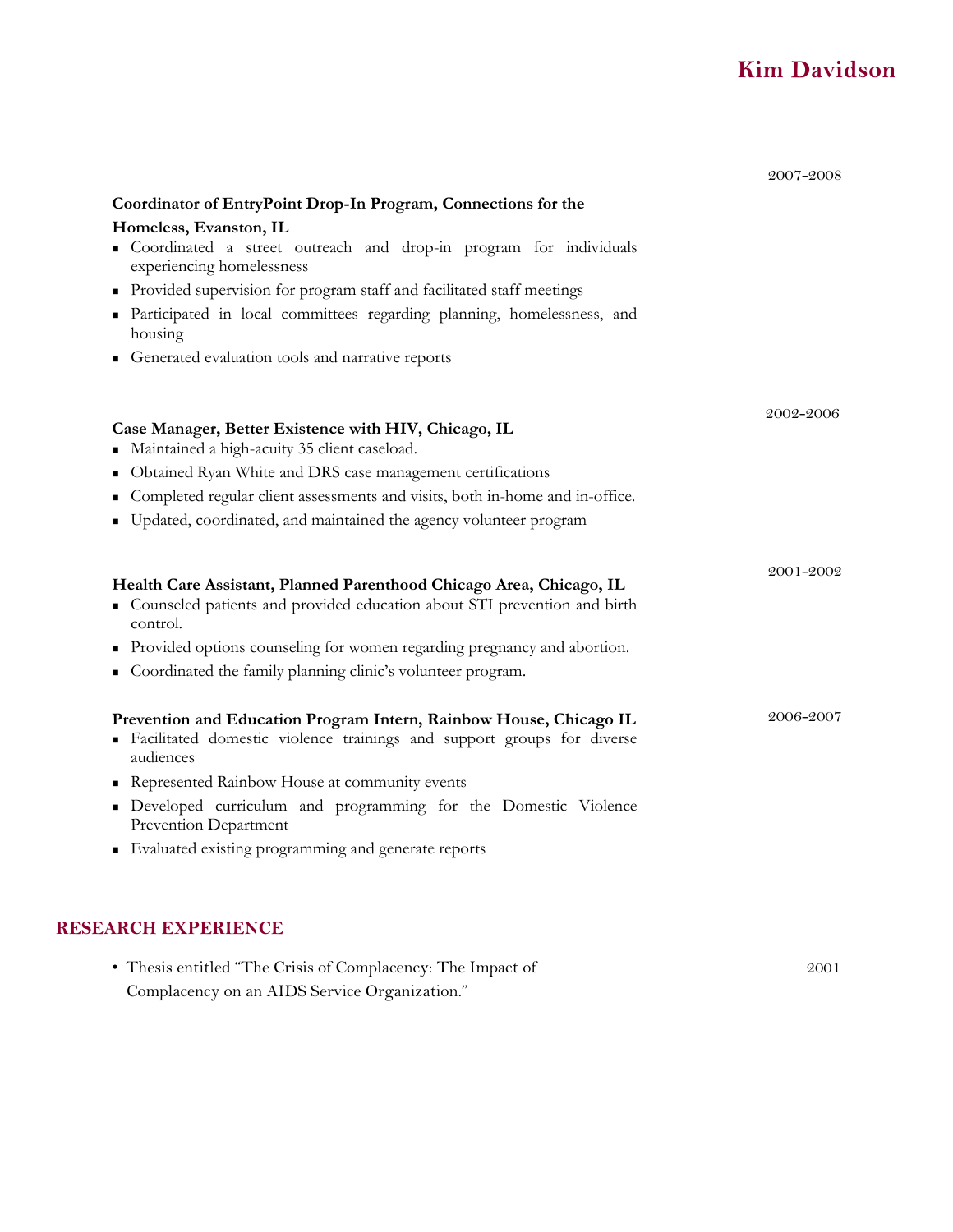# **Kim Davidson**

#### **CONFERENCE PRESENTATIONS**

| Harm Reduction in the House: Harm Reduction and Housing              | 2013 |
|----------------------------------------------------------------------|------|
| Conference, Chicago IL                                               |      |
| • Presented on harm reduction and supportive housing practice        |      |
| Illinois PATH Provider Conference, Chicago IL                        |      |
| Presented on trauma informed care in supportive housing<br>$\bullet$ | 2016 |

### **ACADEMIC TEACHING EXPERIENCE**

| • Human Behavior in the Social Environment II | 2020, 2012   |
|-----------------------------------------------|--------------|
| • Field Seminar I                             | 2013-current |
| • Field Seminar II                            | 2013-current |
| • Women's Perspectives and Values             | 2014         |
| • Human Behavior in the Social Environment I  | 2012         |

### **TRAININGS FACILITATED AND AREAS OF EXPERTISE**

- Harm Reduction and Substance Abuse, Introduction and Advanced
- Program Development
- Program Evaluation and Outcomes
- Leadership in Social Work
- Homelessness and Women
- Motivational Interviewing, Introduction and Advanced
- Crisis Intervention
- Trauma Informed Care, Introduction and Advanced
- Cultural Humility
- Diversity, Equity and Inclusion
- LGBTQ Issues
- The Recovery Model
- Gender Informed Trauma Responsive Service Delivery
- Domestic Violence
- Ethics
- Social Work Practice